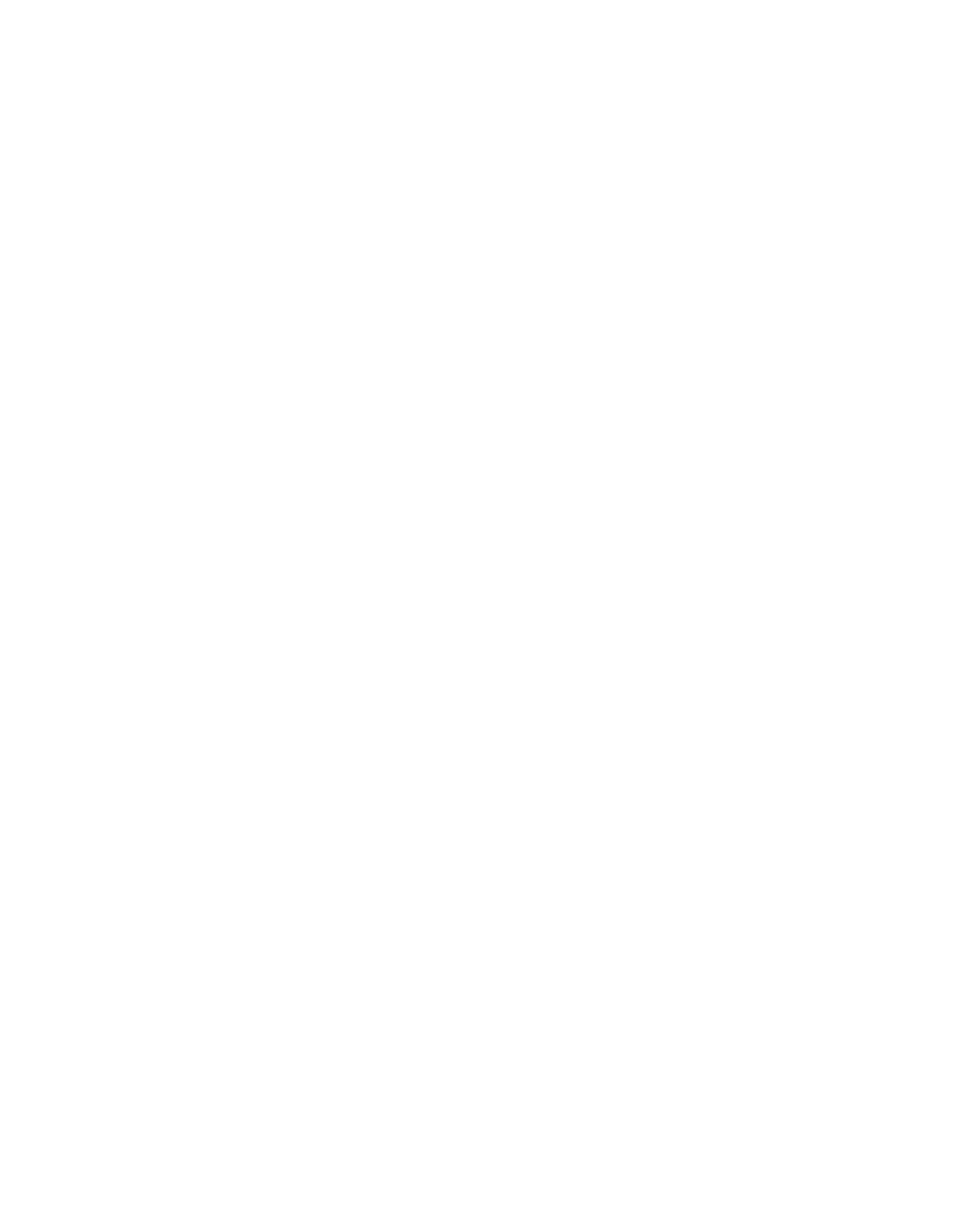#### **Directions**

- o **Use a #2 pencil only.**
- o **Make dark marks.**
- o **Fill in a response like this: A B D.**
- o **If you change your answer, erase your old answer completely.**
- 1. How old are you?
	- A. 10 years old or younger
	- B. 11 years old
	- C. 12 years old
	- D. 13 years old
	- E. 14 years old
	- F. 15 years old
	- G. 16 years old or older
- 2. What is your sex?
	- A. Female
	- B. Male
- 3. In what grade are you?
	- A. 6th grade
	- B. 7th grade
	- C. 8th grade
	- D. Ungraded or other grade
- 4. Are you Hispanic or Latino?
	- A. Yes
	- B. No
- 5. What is your race? **(Select one or more responses.)**
	- A. American Indian or Alaska Native
	- B. Black or African American
	- C. Filipino
	- D. Japanese
	- E. Native Hawaiian/Part Hawaiian
	- F. Other Asian
	- G. Other Pacific Islander
	- H. White

#### **The next 4 questions ask about safety.**

- 6. **When you ride a bicycle**, how often do you wear a helmet?
	- A. I do not ride a bicycle
	- B. Never wear a helmet
	- C. Rarely wear a helmet
	- D. Sometimes wear a helmet
	- E. Most of the time wear a helmet
	- F. Always wear a helmet
- 7. **When you rollerblade or ride a skateboard**, how often do you wear a helmet?
	- A. I do not rollerblade or ride a skateboard
	- B. Never wear a helmet
	- C. Rarely wear a helmet
	- D. Sometimes wear a helmet
	- E. Most of the time wear a helmet
	- F. Always wear a helmet
- 8. Have you ever ridden in a car driven by someone who had been drinking alcohol?
	- A. Yes
	- B. No
	- C. Not sure
- 9. Have you ever **ridden** in a car or other vehicle driven by someone who had been under the influence of marijuana or other illegal drugs?
	- A. Yes
	- B. No
	- C. Not sure

### **The next 13 questions ask about violence-related behaviors.**

- 10. During the past 12 months, have you ever carried a weapon such as a gun, knife, or club **on school property**?
	- A. Yes
	- B. No
- 11. During the past 12 months, did you ever **not** go to school because you felt you would be unsafe at school or on your way to or from school? A. Yes

B. No

1 2007 Hawai'i Middle School YRBS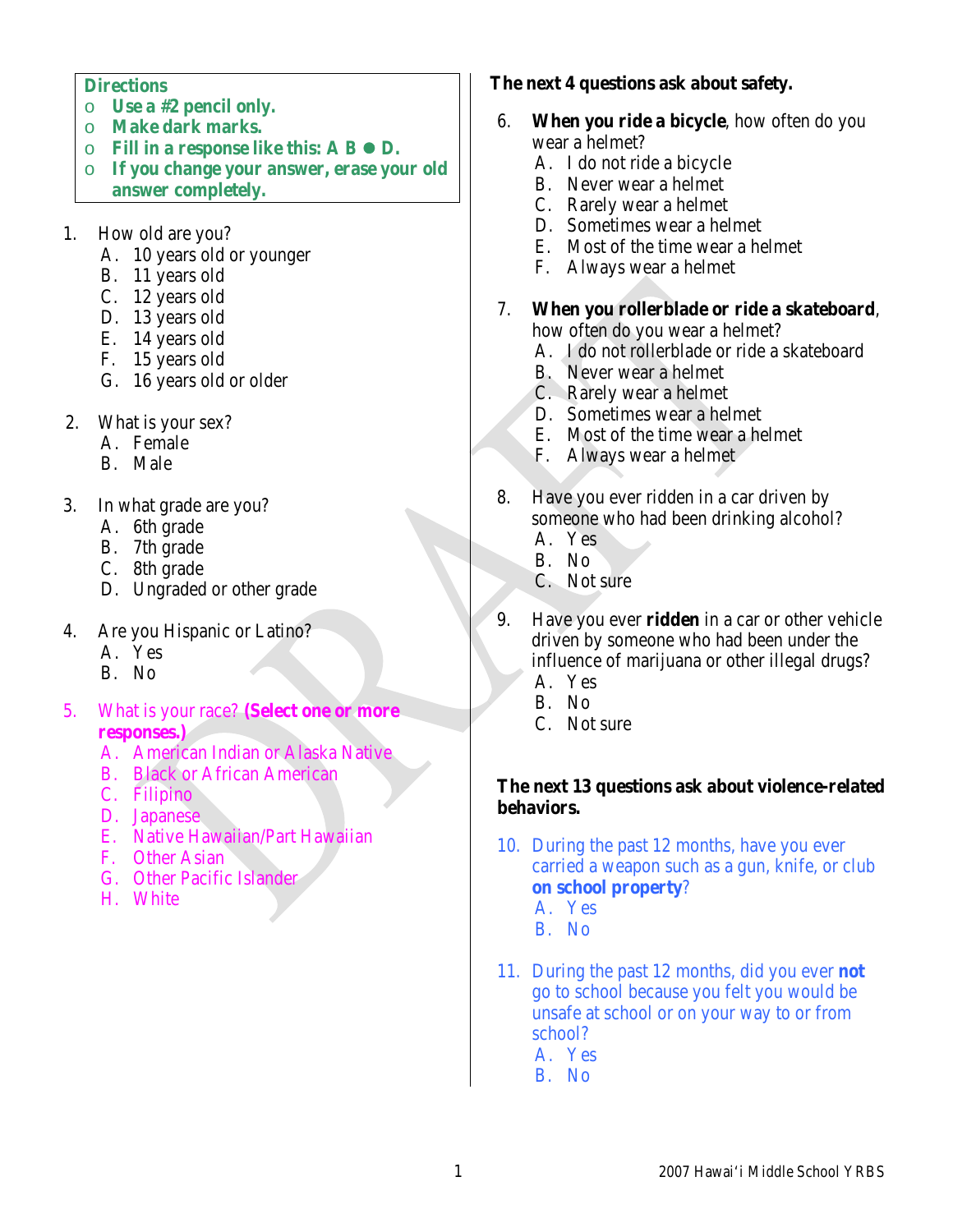- 12. During the past 12 months, has someone ever threatened or injured you with a weapon such as a gun, knife, or club **on school property**? A. Yes
	- B. No
- 13. During the past 12 months, has someone ever stolen or deliberately damaged your property such as your clothing or books **on school property**?
	- A. Yes
	- B. No
- 14. During the past 12 months, have you ever been in a physical fight **on school property**? A. Yes
	- B. No
- 15. During the past 12 months, did you have a boyfriend or girlfriend?
	- A. Yes
	- B. No
- 16. During the past 12 months, did your boyfriend or girlfriend ever hit, slap, or physically hurt you on purpose?
	- A. Yes
	- B. No
- 17. Have you ever been physically forced to have sexual intercourse when you did not want to? A. Yes
	- B. No
- 18. During the past 12 months, has someone ever tried to hurt you by hitting, punching, or kicking you while **on school property**? A. Yes B. No
- 19. During the past 12 months, has someone ever tried to hurt you by saying mean things to you (things that hurt your feelings) while **on** 
	- **school property**?
	- A. Yes
	- B. No
- 20. During the past 12 months, has someone tried to hurt you by saying mean things (things that hurt your feelings) to you or about you **on the internet or email**? A. Yes B. No
	- 21. During the past 12 months, have you ever been harassed because someone thought you were gay, lesbian, or bisexual?
		- A. Yes
		- B. No
- 22. Do you agree or disagree that harassment and bullying by other students is a problem at your school?
	- A. Strongly agree
	- B. Agree
	- C. Not sure
	- D. Disagree
	- E. Strongly disagree

### **The next 5 questions ask about sad feelings and attempted suicide. Sometimes people feel so depressed about the future that they may consider attempting suicide or killing themselves.**

- 23. During the past 12 months, did you ever feel so sad or hopeless almost every day **for two weeks or more in a row** that you stopped doing some usual activities? A. Yes
	- B. No
- 24. During the past 12 months, have you ever **seriously** thought about killing yourself? A. Yes B. No
- 25. During the past 12 months, have you ever made a **plan** about how you would kill yourself? A. Yes B. No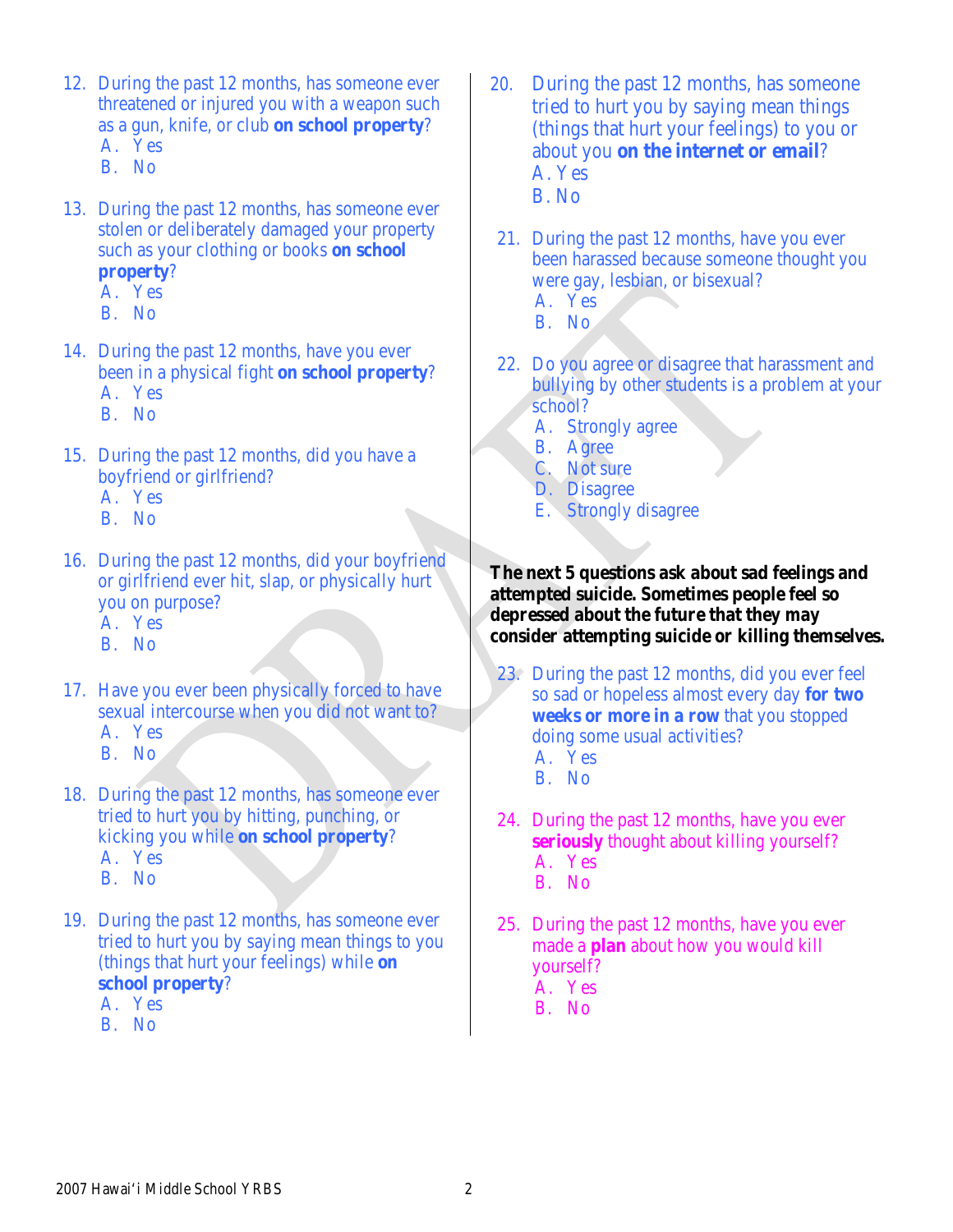- 26. During the past 12 months, have you ever **tried** to kill yourself?
	- A. Yes
	- B. No
- 27. **If you tried to kill yourself** during the past 12 months, did any attempt result in an injury, poisoning, or overdose that had to be treated by a doctor or nurse?
	- A. **I did not try to kill myself** during the past 12 months
	- B. Yes
	- C. No

#### **The next question asks about tobacco use.**

- 28. During the past 30 days, on how many days did you smoke cigarettes?
	- A. 0 days
	- B. 1 or 2 days
	- C. 3 to 5 days
	- D. 6 to 9 days
	- E. 10 to 19 days
	- F. 20 to 29 days
	- G. All 30 days

**The next 4 questions ask about drinking alcohol. This includes drinking beer, wine, wine coolers, and liquor such as rum, gin, vodka, or whiskey. For these questions, drinking alcohol does not include drinking a few sips of wine for religious purposes.**

- 29. Have you ever had a drink of alcohol, other than a few sips?
	- A. Yes
	- B. No
- 30. How old were you when you had your first drink of alcohol other than a few sips?
	- A. I have never had a drink of alcohol other than a few sips
	- B. 8 years old or younger
	- C. 9 years old
	- D. 10 years old
	- E. 11 years old
	- F. 12 years old
	- G. 13 years old or older
- 31. During the past 30 days, have you ever had at

least one drink of alcohol? A. Yes B. No

32. During the past 30 days, have you ever had at least one drink of alcohol **on school property**? A. Yes B. No

## **The next 4 questions ask about marijuana use. Marijuana also is called grass, pot, or** *pakal•l•.*

- 33. Have you ever used marijuana? A. Yes
	- B. No
- 34. How old were you when you tried marijuana for the first time?
	- A. I have never tried marijuana
	- B. 8 years old or younger
	- C. 9 years old
	- D. 10 years old
	- E. 11 years old
	- F. 12 years old
	- G. 13 years old or older
- 35. During the past 30 days, have you ever used marijuana?
	- A. Yes
	- B. No
- 36. During the past 30 days, have you ever used marijuana **on school property**? A. Yes
	- B. No

## **The next 7 questions ask about other drugs.**

- 37. Have you ever used **any** form of cocaine, including powder, crack, or freebase? A. Yes
	- B. No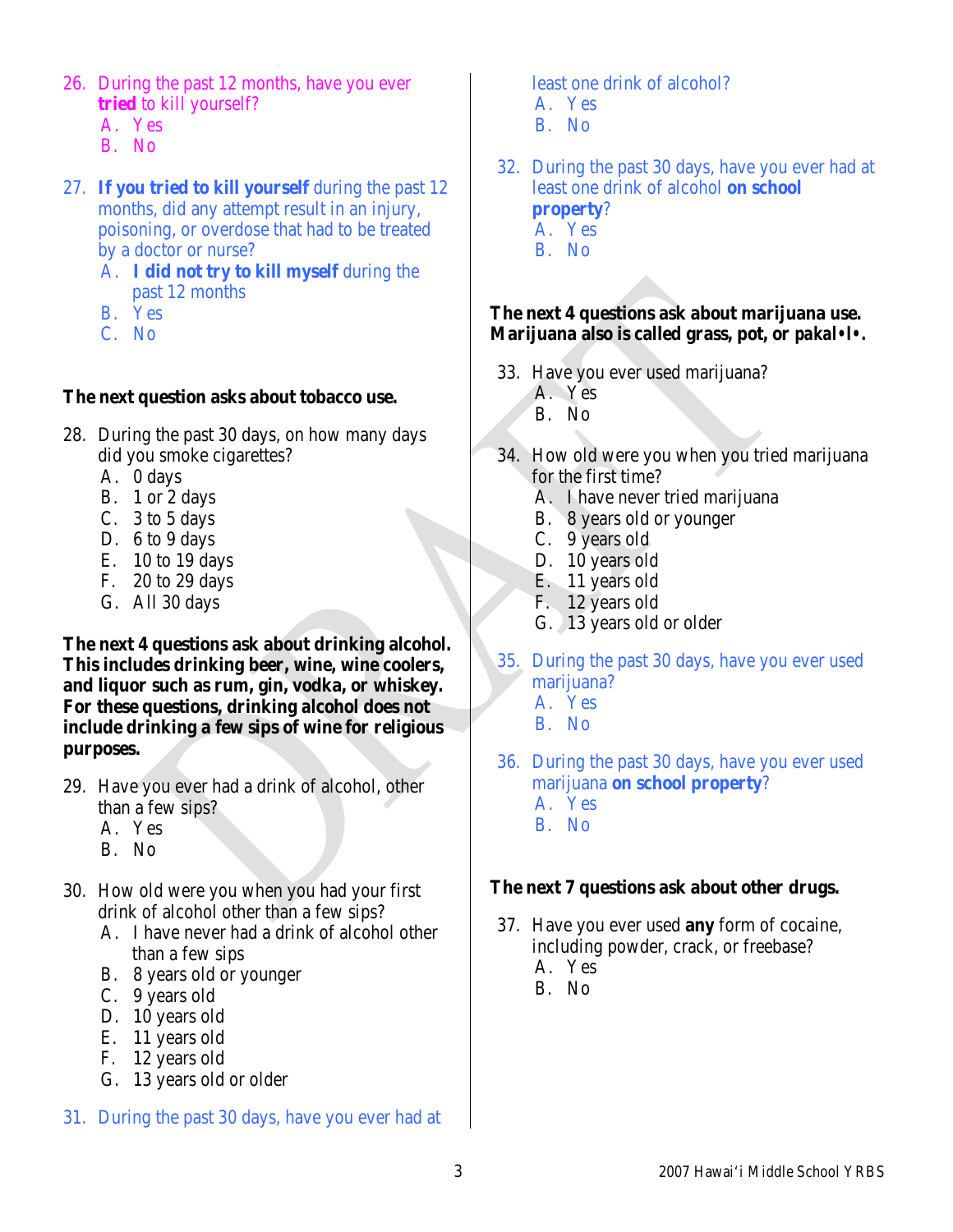- 38. Have you ever sniffed glue, or breathed the contents of spray cans, or inhaled any paints or sprays to get high?
	- A. Yes
	- B. No
- 39. During the past 30 days, have you ever sniffed glue, breathed the contents of aerosol spray cans, or inhaled any paints or sprays to get high?
	- A. Yes
	- B. No
- 40. Have you ever used **methamphetamines** (also called speed, crystal, crank, or ice)? A. Yes
	- B. No
- 41. Have you ever used **ecstasy** (also called MDMA)?
	- A. Yes
	- B. No
- 42. Have you ever used **steroid pills or shots**  without a doctor's prescription? A. Yes
	- B. No
- 43. During the past 12 months, has anyone offered, sold, or given you an illegal drug **on school property**?
	- A. Yes
	- B. No

### **The next 4 questions ask about sexual intercourse.**

- 44. Have you ever had sexual intercourse?
	- A. Yes
	- B. No
- 45. How old were you when you had sexual intercourse for the first time?
	- A. I have never had sexual intercourse
	- B. 8 years old or younger
	- C. 9 years old
	- D. 10 years old
	- E.
	- F. 11 years old
	- G. 12 years old
	- H. 13 years old or older
- 46. With how many people have you ever had sexual intercourse?
	- A. I have never had sexual intercourse
	- B. 1 person
	- C. 2 people
	- D. 3 people
	- E. 4 people
	- F. 5 people
	- G. 6 or more people
- 47. The **last time** you had sexual intercourse, did you or your partner use a condom?
	- A. I have never had sexual intercourse
	- B. Yes
	- C. No

## **The next 7 questions ask about body weight.**

- 48. How do **you** describe your weight?
	- A. Very underweight
	- B. Slightly underweight
	- C. About the right weight
	- D. Slightly overweight
	- E. Very overweight
- 49. Which of the following are you trying to do about your weight?
	- A. **Lose** weight
	- B. **Gain** weight
	- C. **Stay** the same weight
	- D. I am **not trying to do anything** about my weight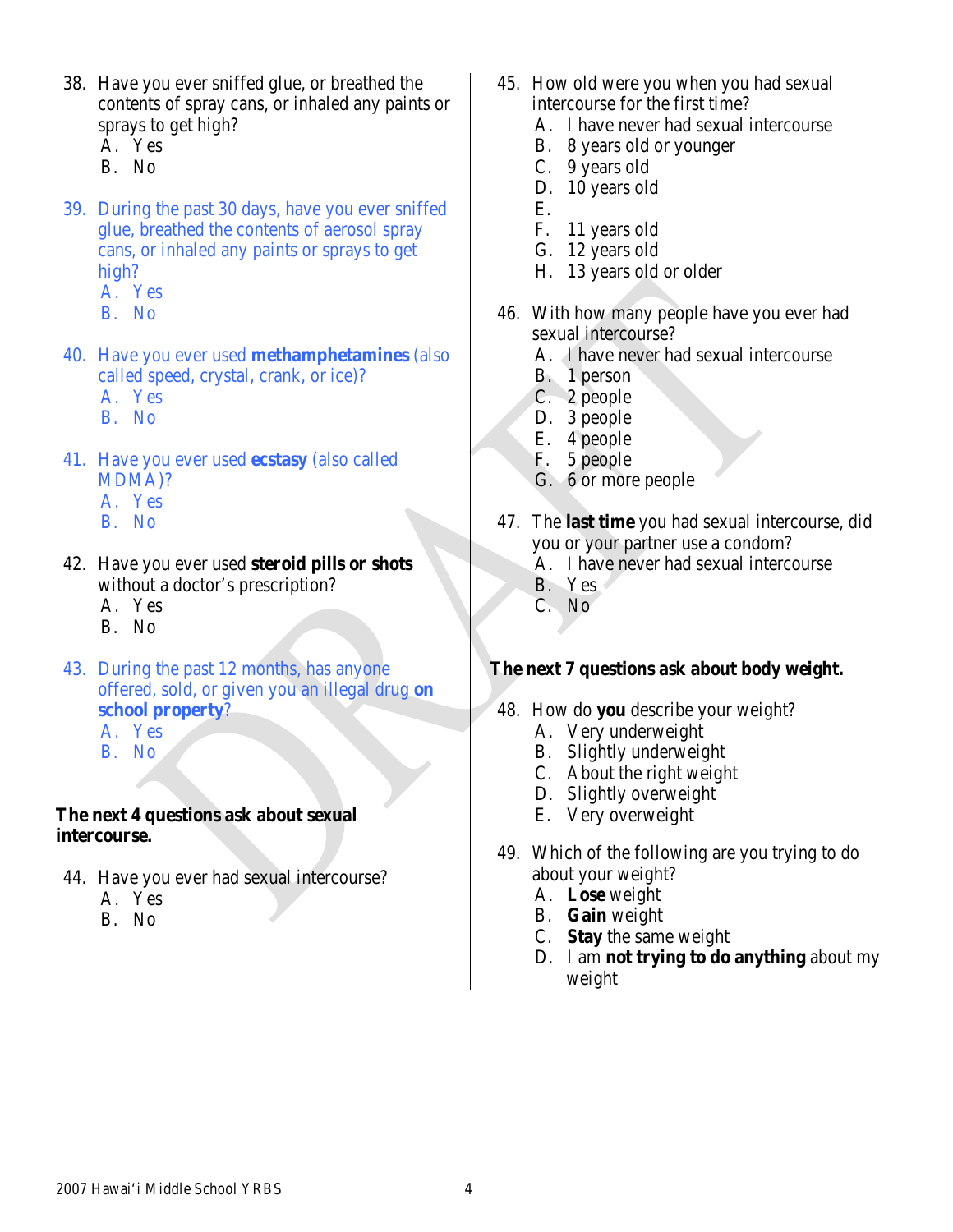- 50. Have you ever **exercised** to lose weight or to keep from gaining weight?
	- A. Yes
	- B. No
- 51. Have you ever **eaten less food, fewer calories, or foods low in fat** to lose weight or to keep from gaining weight?
	- A. Yes
	- B. No
- 52. Have you ever **gone without eating for 24 hours or more** (also called fasting) to lose weight or to keep from gaining weight? A. Yes
	-
	- B. No
- 53. Have you ever **taken any diet pills, powders, or liquids** without a doctor's advice to lose weight or to keep from gaining weight? (Do not include meal replacement products such as Slim Fast.)
	- A. Yes
	- B. No
- 54. Have you ever **vomited or taken laxatives** to lose weight or to keep from gaining weight?
	- A. Yes
	- B. No

**The next 2 questions ask about food you ate or drank during the past 7 days. Think about all the meals and snacks you had from the time you got up until you went to bed. Be sure to include drinks you drank at home, at school, at restaurants, or anywhere else.**

- 55. During the past 7 days, how many times did you drink a can, bottle, or glass of soda or pop (such as Coke, Pepsi, or Sprite), sports or energy drinks, or fruit drinks (such as Aloha Maid, Capri Sun, or Hawaiian Sun)? (Do **not** include diet soda or diet pop.)
	- A. I did not drink soda or pop during the past 7 days
	- B. I drank some but not every day
	- C. 1 time per day
	- D. 2 times per day
	- E. 3 times per day
	- F. 4 or more times per day
- 56. During the past 7 days, how many **glasses of milk** did you drink? (Include the milk you drank in a glass or cup, from a carton, or with cereal. Count the half pint of milk served at school as equal to one glass.)
	- A. I did not drink milk during the past 7 days
	- B. I drank some but not every day
	- C. 1 glass per day
	- D. 2 glasses per day
	- E. 3 glasses per day
	- F. 4 or more glasses per day

**The next 6 questions ask about physical activity. These activities include things like playing sports, walking, running, swimming, dancing hula, skateboarding, and surfing.**

- 57. During the past 7 days, on how many days were you physically active for a total of **at least 60 minutes per day**? (Add up all the time you spend in any kind of physical activity that increases your heart rate and makes you breathe hard some of the time.)
	- A. 0 days
	- B. 1 day
	- C. 2 days
	- D. 3 days
	- E. 4 days
	- F. 5 days
	- G. 6 days
	- H. 7 days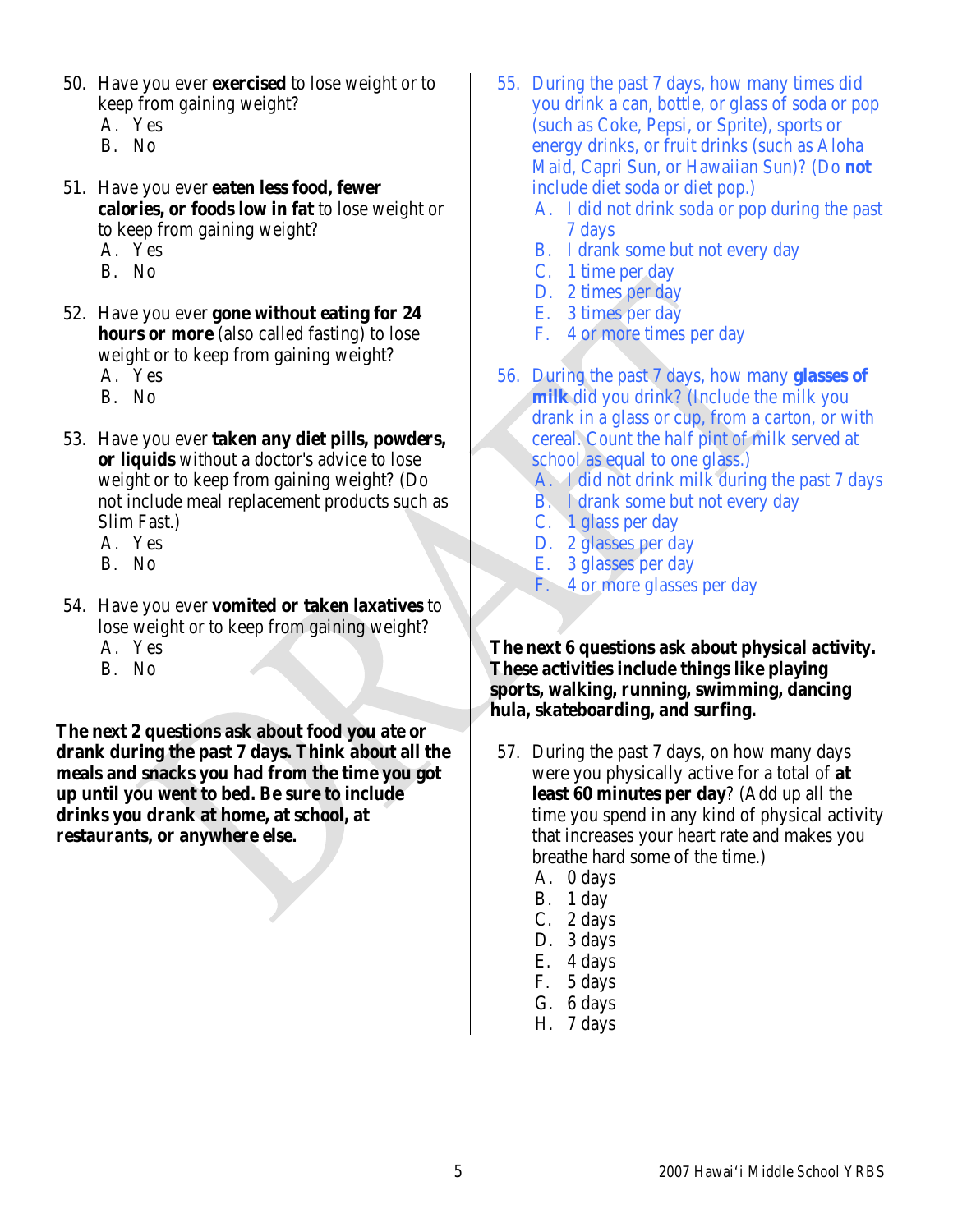- 58**. In an average week** when you are in school, on how many days do you go to physical education (PE) classes?
	- A. 0 days
	- B. 1 day
	- C. 2 days
	- D. 3 days
	- E. 4 days
	- F. 5 days
- 59. During an average physical education (PE) class, how much time do you spend engaged in exercise or activity (activity other than standing or sitting still)?
	- A. I do not take PE
	- B. Less than half of the class is usually spent engaged in exercise or activity (activity other than standing or sitting still)
	- C. About half the class is usually spent engaged in exercise or activity (activity other than standing or sitting still)
	- D. More than half the class is usually spent engaged in exercise or activity (activity other than standing or sitting still)
- 60. On an average school day, how many hours do you watch TV?
	- A. I do not watch TV on an average school day
	- B. Less than 1 hour per day
	- C. 1 hour per day
	- D. 2 hours per day
	- E. 3 hours per day
	- F. 4 hours per day
	- G. 5 or more hours per day
- 61. On an average school day, how many hours do you play video or computer games or use a computer for something that is not school work? (Include activities such as Nintendo, Game Boy, PlayStation, Xbox, computer games, and the Internet.)
	- A. I do not play video or computer games or use a computer for something that is not school work.
	- B. Less than 1 hour per day
	- C. 1 hour per day
	- D. 2 hours per day
	- E. 3 hours per day
	- F. 4 hours per day
	- G. 5 or more hours per day

62. During the past 12 months, on how many sports teams did you play? (Include any teams run by your school or community groups.)

- A. 0 teams
- B. 1 team
- C. 2 teams
- D. 3 or more teams

### **The next 10 questions ask about other healthrelated topics.**

- 63. Has a doctor or nurse ever told you that you have asthma?
	- A. Yes
	- B. No
	- C. Not sure
- 64. Do you still have asthma?
	- A. I have never had asthma
	- B. Yes
	- C. No
	- D. Not sure
- 65. During the past 12 months, have you been to a dentist for your teeth?
	- A. Yes
	- B. No
	- C. Not sure